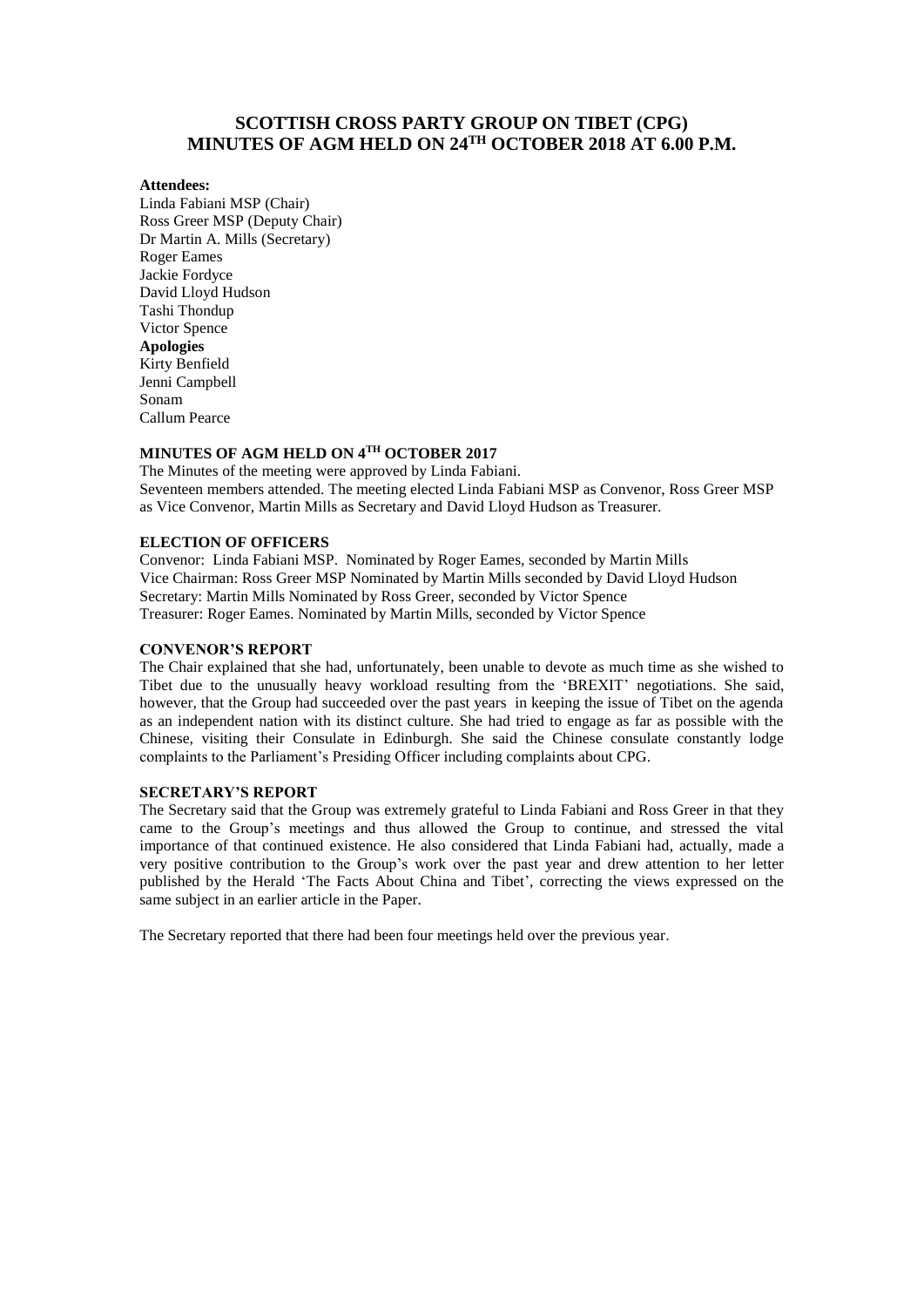# **SCOTTISH CROSS PARTY GROUP ON TIBET (CPG) MINUTES OF MEETING HELD ON 24 TH OCTOBER 2018 (AFTER THE AGM)**

**Attendees:**  As AGM **Apologies:**  As AGM The Chair was taken by the Convenor, Linda Fabiani MSP

#### **1. MINUTES OF MEETING HELD ON 9TH MAY 2018**

The Minutes were approved by Linda Fabiani MSP

## **2. MATTERS ARISING**

Item 4 under Matters Arising in the May Minutes: Foreign Affairs Select Committee Inquiry – China and the International rules based system inquiry. This reported that evidence from the CPG briefing paper 'Mass Relocations and Resettlement on the Tibetan Plateau' had been accepted by the Inquiry. Martin Mills said he had still to examine the analysis in the Inquiry's report..

#### Item 6 in May Minutes: Essay Writing Prize Update (See Full report in May minutes.)

Tashi Thondup said he was going to India in December. He hoped to continue with the very successful essay competitions for schoolchildren in Tibetan language. He said he was very grateful for the money donated towards the prize money for the competitions to date and would welcome any further donations.

#### **3. OFFICE OF TIBET**

The new Representative of H.H. the Dalai Lama for Northern Europe, the Baltic States and Poland is Sonam Tsering Frasi who took up his post on 1<sup>st</sup> October 2018. The Secretary attended the reception given in London for the outgoing representative Chonpel Tsering on 27th September 2018. He had extended an invitation to Mr. Frasi to CPG.

## **4. INVITATION TO THE SIKYONG, LOBSANG SANGAY**

The May meeting had discussed inviting Lobsang Sangay to visit the Parliament. The invitation had now been sent, although without mentioning any preferred date. This was followed by a discussion as to the organisation of such a visit and the possibilities and requirements for carrying it to success.

## **5. CPG TIBET EXHIBITION AT HOLYROOD**

It has been confirmed that space will be available to hold the exhibition Monday 4<sup>th</sup> March to Saturday 9<sup>th</sup> March 2019 in the Garden Room. Some funds from the International Council for Tibet (ICT) could be used and funding had also been provisionally offered by the University of Aberdeen. The Secretary displayed a large map of Tibet that he thought could be reproduced as a centre piece of the exhibition, as well as the provision of CPG Briefing Papers to disseminate the Group's work.

It was thought that an event should be arranged at some point in the exhibition week. It was also decided to ask Mr. Frasi to present the four minute 'Time for Reflection' which is held weekly.

It was suggested that such an event could be held as part of the Central Tibetan Administration's 'Year of Gratitude/Thanksgiving' marking the 14th Dalai Lama's exile to India in 1959. The possibility of such an event somewhere in Edinburgh had been discussed at CPG's May meeting, and invitations to a reception for in excess of 100 guests from Scotland and present certificates from the Office of Tibet. It was decided that a reception on this scale would be too costly for CPG to fund, although a reception in the City Chambers might attract Council funding. As such, it would be completely separate from any event held by CPG.